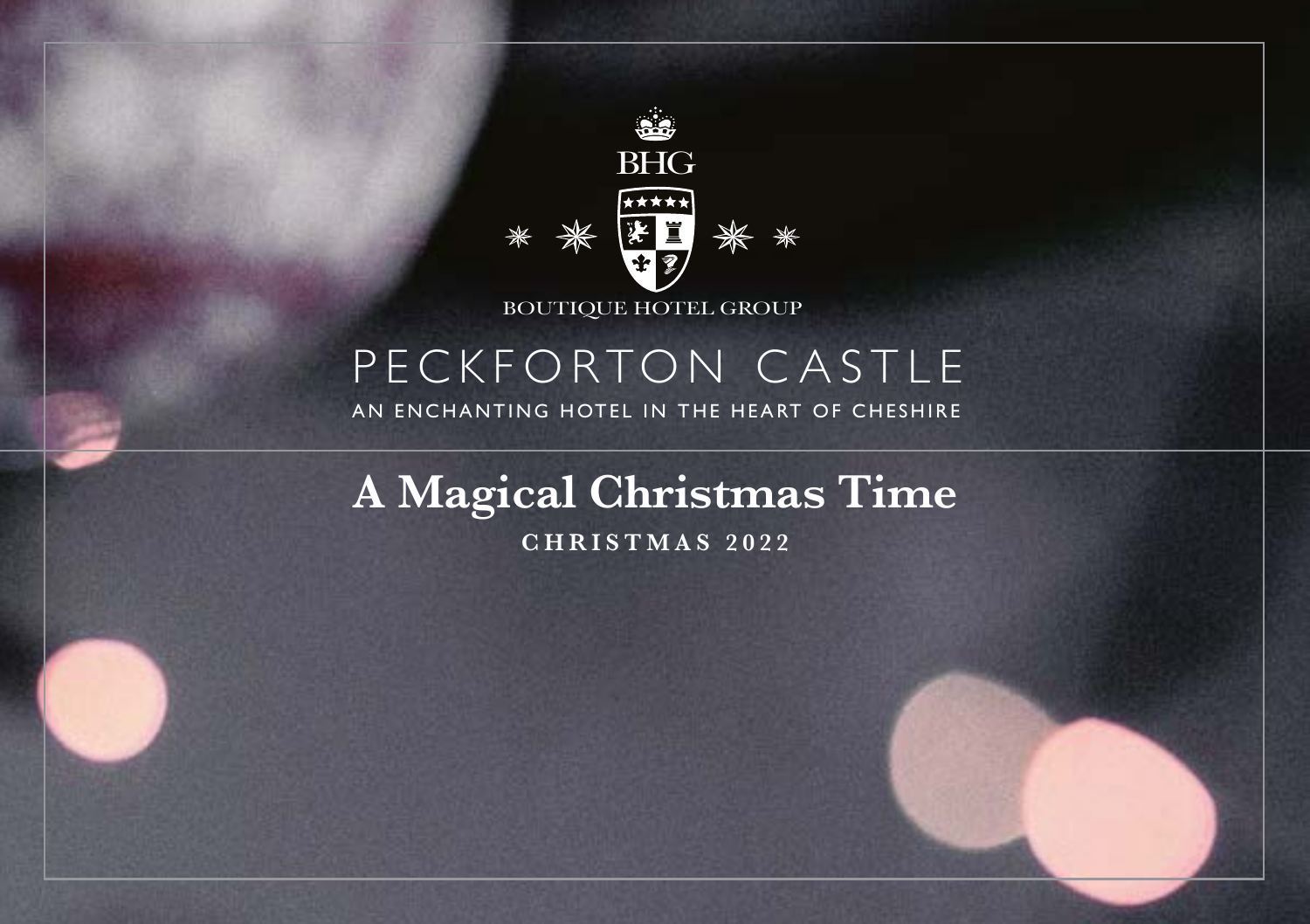*Whether you are celebrating with family, friends or colleagues, a very warm welcome awaits you this festive season at Peckforton Castle. Lending itself beautifully to the festive season, with the halls decked with boughs of holly and twinkling lights.*

**Whether you're seeking a gala dinner or murder mystery event in a private dining room, or a festive party with casino tables, we're sure we can help you plan your perfect bespoke Christmas event.**

**With options to suit all tastes and budgets, and a wealth of experience, we can help you to create a Christmas event that will be remembered for years to come.**

**Please contact our events team on 01829 260 930 (opt 2)**

# Christmas *starts here...* A *magical*



*Banish the January Blues with our Late January Christmas Party Availability*

**If you had a busy schedule in December, why not carry on the festivities into January with our private party offers. With private dine availability and bed and breakfast accommodation, we can offer an event to suit a range of requirements and budgets. Celebrate in style in a choice of our enchanting function**

**rooms. From the grandeur of the great hall which can seat up to 120 people to the warmth and intimacy of the Library for up to 30 people, Peckforton Castle offers you the greatest flexibility when choosing your Christmas party venue.**

**Dates subject to availability.**

**Please contact our events team on 01829 260 930 (opt 2), to enquire about available party dates in November, December & January.**

# Continue *the Festivities*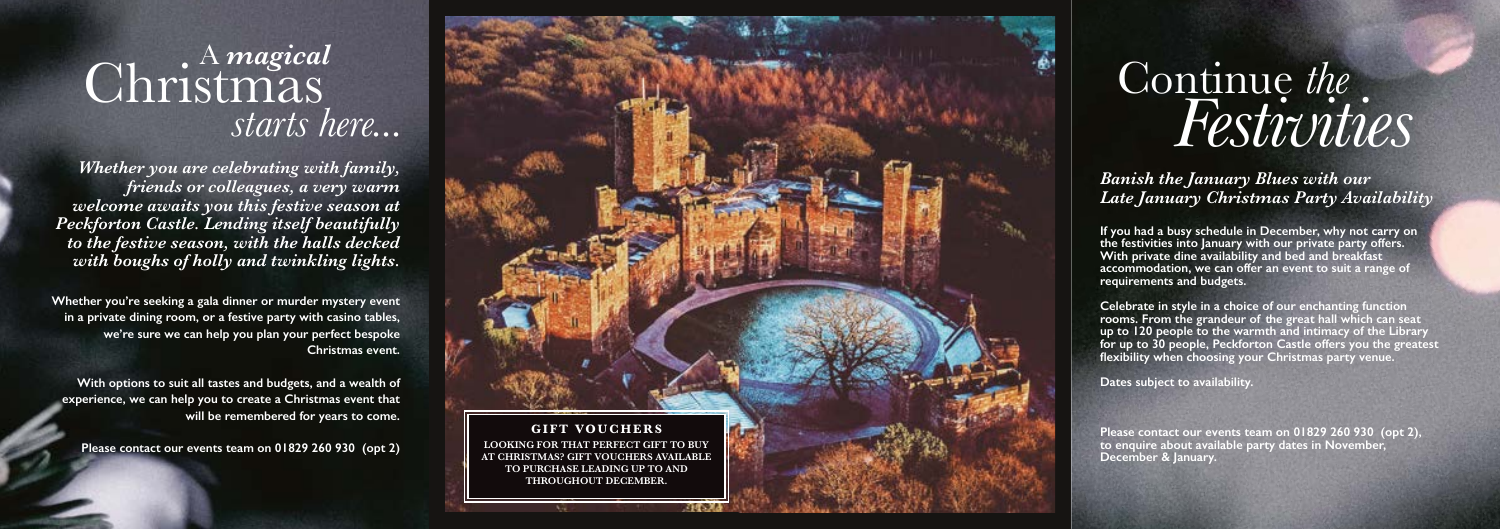## **FESTIVE AFTERNOON TEA**

**Have yourself a merry little Christmas with our festive-themed afternoon tea. Enjoy a host of seasonal treats and classic Christmas favourites mixed with some modern twists!**

**£22.00 per person or £42.00 to share**

**\*Please contact reception on 01829 260 930 to book our Festive Afternoon Tea**

**\*Full payment required upon booking**

**Join us for a magical 3 course family Sunday Lunch and receive a special visit from Santa himself.**

> **Saturday 3rd December 2022 Sunday 4th December 2022 Saturday 10th December 2022 Sunday 11th December 2022 Saturday 17th December 2022 Sunday 18th December 2022**

**3 course Sunday lunch including a selection box for every child**

**Served from 12.00pm - 2.30pm**

**£35.00 per adult, £20.00 per child (aged 2 – 12 years)**

# Lunches *with* Santa

# Giving Time*for*

#### **1851 CHRISTMAS DAY LUNCHEON**

**(ADULTS ONLY) Served 12:30pm – 2:30pm Exclusive Christmas Gourmet Luncheon, served in our award winning 1851 Restaurant Glass of Champagne on arrival 5 Course Gourmet Menu £120.00 per adult**

#### **CHRISTMAS DAY LUNCH**

**SERVED IN THE DRAWING ROOM Served 12:30pm – 2:30pm Glass of sparkling wine on arrival 4 Course Traditional Festive Luncheon £95.00 per adult, £40.00 per child (aged up to 12 years)**

**A 50% deposit per person is required to secure all festive lunch bookings (Christmas Day)**

#### **BOXING DAY LUNCH**

**SERVED IN THE 1851 RESTAURANT Served 12:30pm – 2:30pm Glass of sparkling white wine on arrival 4 Course Traditional Festive Luncheon £45.00 per adult,**

**£20.00 per child (aged up to 12 years)**

**N.B. If you have any special dietary requirements, please inform us when placing your booking.**

**\*Full payment required upon booking** *~*

*Peckforton Castle is an absolutely stunning location for your traditional Christmas Day dinner. With its unrivalled beauty and captivating grace enhanced by exquisite seasonal decorations, our Castle is truly enchanting at Christmas time. Our professional, friendly staff will cater for your every need under the expert guidance of our Head Chef.*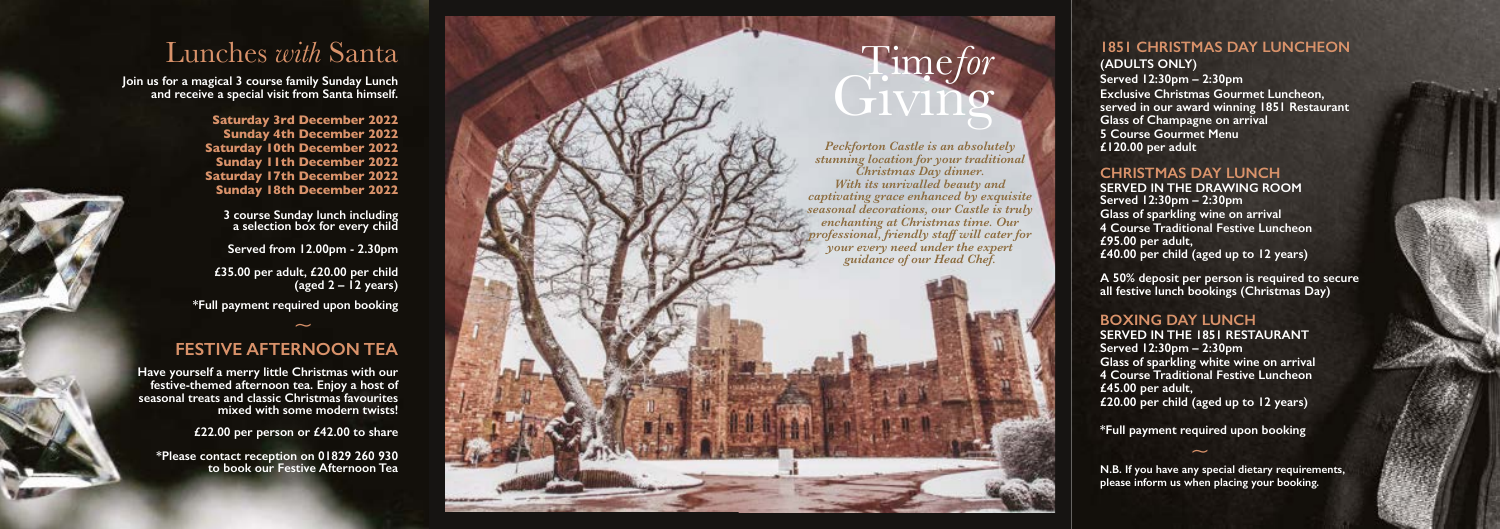





*Our festive breaks give you the opportunity to enjoy a relaxing break in the unparalleled setting of Cheshire, whilst experiencing the wonderful atmosphere of our Christmas Celebrations.*

**Upon arrival on Christmas Eve settle into your room and enjoy a warming glass of mulled wine & a mince pie. From 6pm we will be serving a festive cocktail followed by enjoying your festive dinner in one of our restaurants. Live music performance in our bar area to create a lovely Christmas atmosphere with a nightcap before bed.**

**After light breakfast & a glass of bucks fizz to toast the celebrations. Guests can enjoy a walk around the castle grounds to build an appetite before Christmas Lunch. Enjoy a lavish Christmas lunch in our Drawing Room or 1851 adults only Restaurant, coffee and mince pies served in time for the Queens speech. The afternoon is yours to simply enjoy, play games or relax. enjoy family friendly movies all day in the Library. Our Chef invites you to an informal supper served in one magnificent function rooms.**

> **After an informal breakfast you can enjoy a day to yourselves. Treat yourselves to a festive Boxing Day lunch in the 1851 restaurant with live music from Craig Owen.**

### **CHRISTMAS EVE**

## **CHRISTMAS DAY**

## **BOXING DAY**

### **RESIDENTIAL PACKAGES**

#### **3 NIGHT CHRISTMAS PACKAGE**

**(Arriving on the 24th December) £850.00 per room based on two people sharing a Classic Room**

**Includes:**

**Informal Dinner on Christmas Eve in one of our restaurants Breakfast on Christmas Morning served with a glass of Bucks Fizz Christmas Day Lunch in the 1851 Restaurant (adults-only) Informal Evening Buffet**

**Informal breakfast on Boxing Day**

**Dinner on Boxing Day in one of our restaurants**

**Breakfast on 27th December**

#### **2 NIGHT CHRISTMAS PACKAGE**

**(Arriving on the 24th December) £650.00 per room based on two people sharing a Classic Room**

**Includes:**

**Informal Dinner on Christmas Eve in one of our restaurants Breakfast on Christmas Morning served with a glass of Bucks Fizz Christmas Day Lunch in the 1851 Restaurant (adults-only) Informal Evening Buffet**

**Informal breakfast on Boxing Day**

**£450.00 per room based on two people sharing a Classic Room**

**1 NIGHT CHRISTMAS PACKAGE (Arriving on the 25th December) Includes: Informal Evening Buffet Informal breakfast on Boxing Day**

**Christmas Day Lunch in the 1851 Restaurant (adults-only)**

**\*Please note that if children are attending, then your Christmas Day Lunch will be located in The Drawing Room, to be priced accordingly.**

**\*A 50% deposit is required to secure all residential packages.**